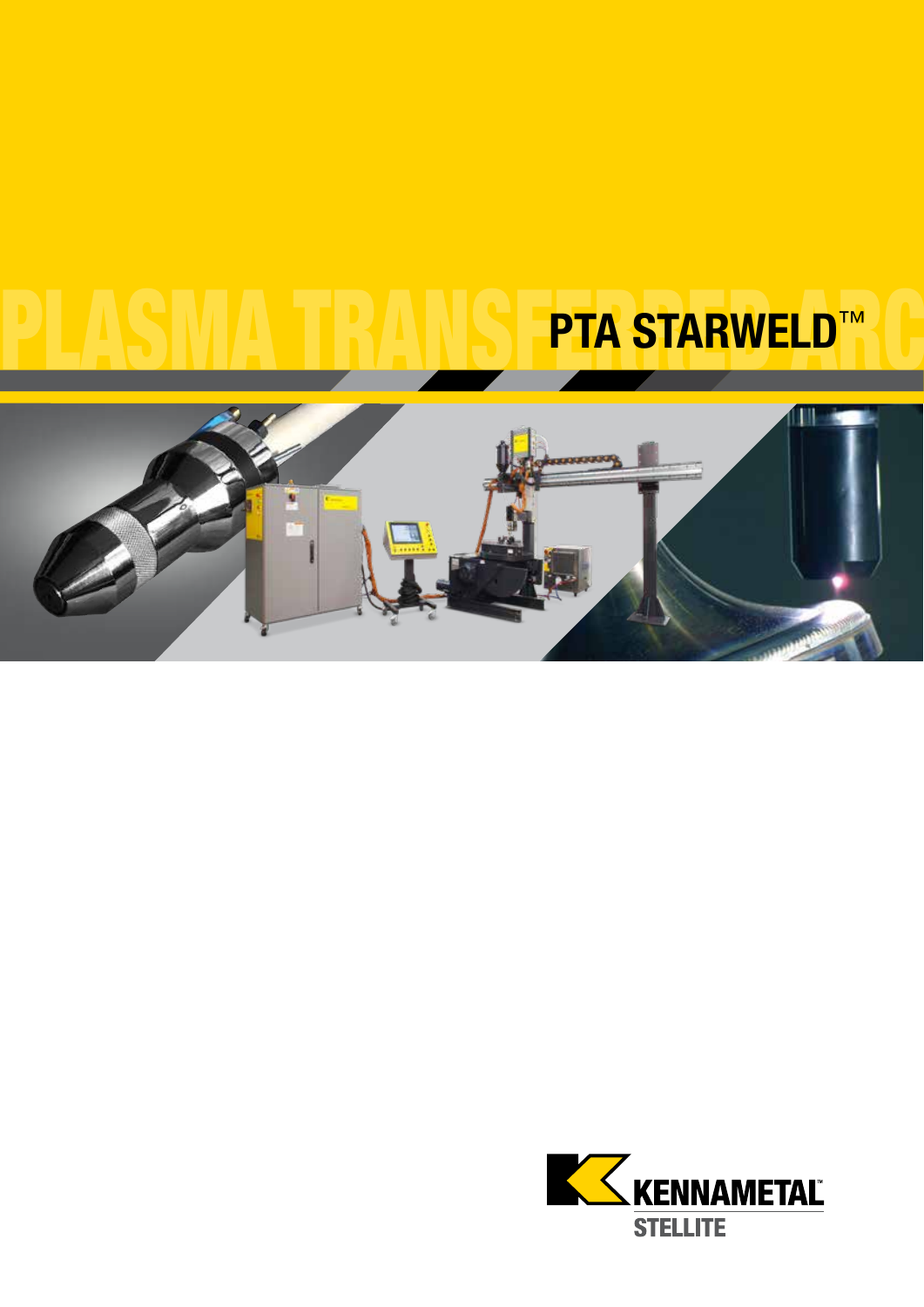# **Professional** surfacing with STARWELD™

For more than 100 years, Kennametal Stellite™ has been the industry's partner of choice in wear solutions. Now Kennametal Stellite is proud to bring you the most competitive portfolio of professional surfacing solutions with our state-of-the-art coating equipment and component surfacing technologies.

Our STARWELD PTA coating systems provide a versatile method of depositing high-quality hardfacing claddings at low costs. The portfolio of equipment includes everything from manual hand-held surfacing solutions to fully customized multi-axis/robot manipulation and automation.

#### Industries Served

Kennametal Stellite STARWELD systems are prominently featured as the equipment of choice in a variety of industries and applications, including:

- Aerospace
- Oil & Gas
- Automotive
- Power Generation
- Nuclear
- Lumber
- Processing Industries

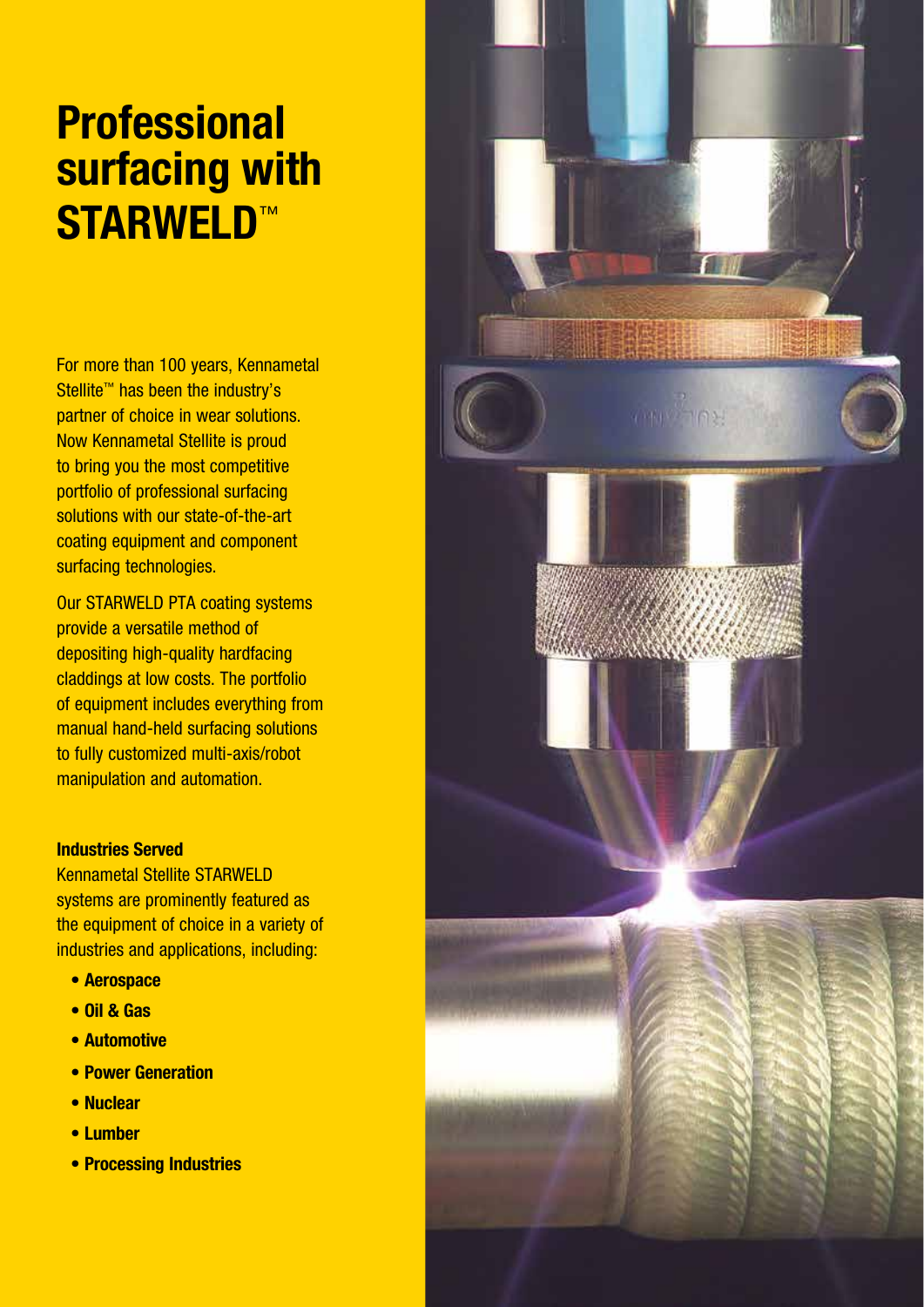

## **STARWELD PTA**

# For Orders & Inquiries

Kennametal Stellite<sup>™</sup> k-gshn.service@kennametal.com

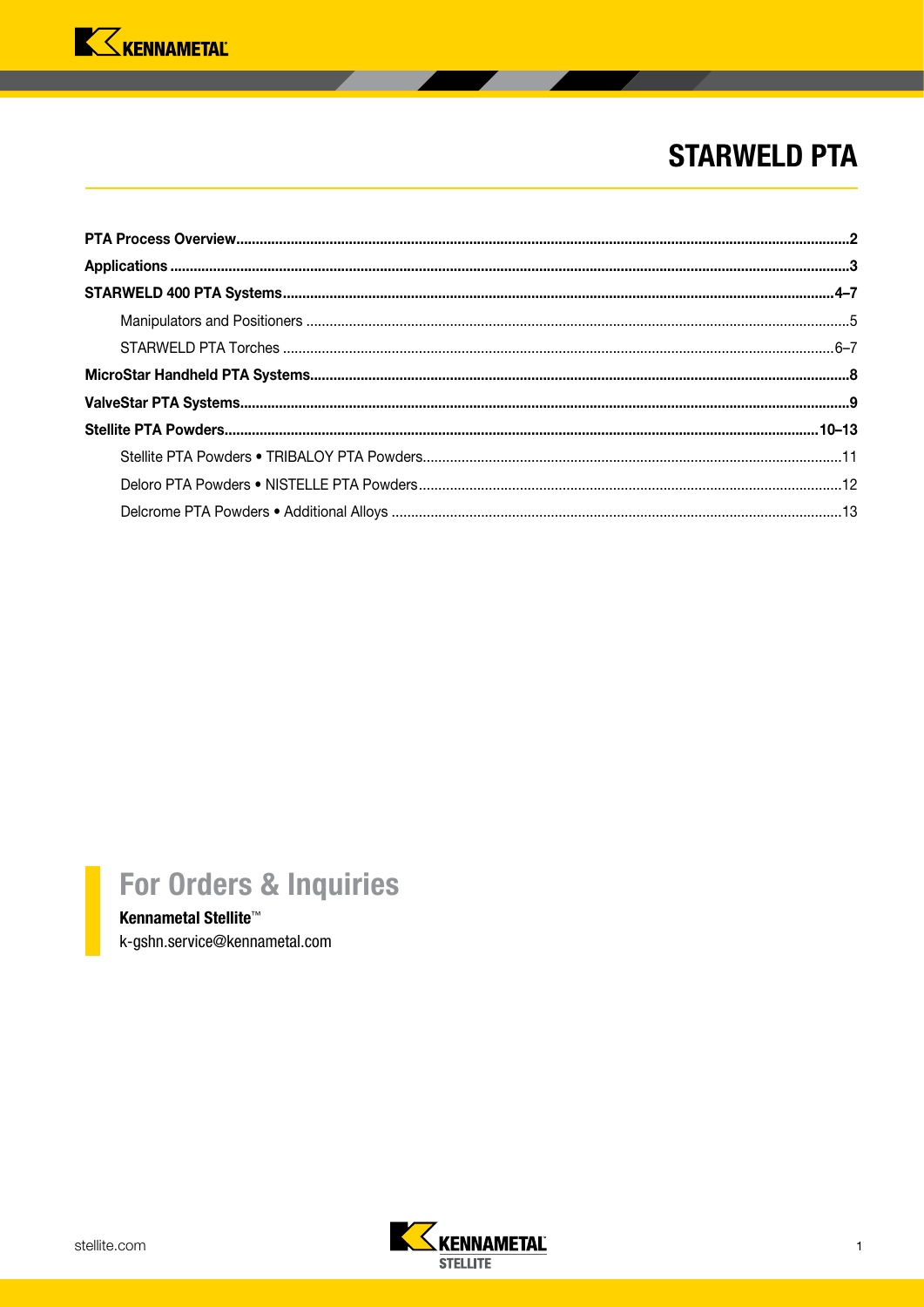

<span id="page-3-0"></span>

## Plasma Transferred Arc (PTA)

PTA hardfacing is a versatile method of depositing high-quality metallurgically bonded deposits on relatively low-cost surfaces. A wide variety of alloys, composites, and carbides can be deposited on a multitude of substrate materials and geometries to achieve desirable properties, such as mechanical strength, wear and corrosion resistance, and creep.

Typical PTA operations begin with the striking of the pilot arc, followed by the initiation of the transfer arc, and the subsequent deposition of material.

The pilot arc is struck between the constrictor nozzle and the tungsten electrode, using a highfrequency generator, and creates a low-resistance "pathway" from the electrode tip to the workpiece.

The transfer (plasma) arc, when ignited, follows this low-resistance pathway to the workpiece, creating a weld pool at the substrate. Deposition occurs when the metallic powder is carried through the plasma arc, where it is melted and deposited into the weld pool.

Kennametal Stellite™ STARWELD PTA cladding systems deposit metallurgically bonded, fully-dense coatings, which deliver outstanding performance in some of the most aggressive wear and corrosive environments.



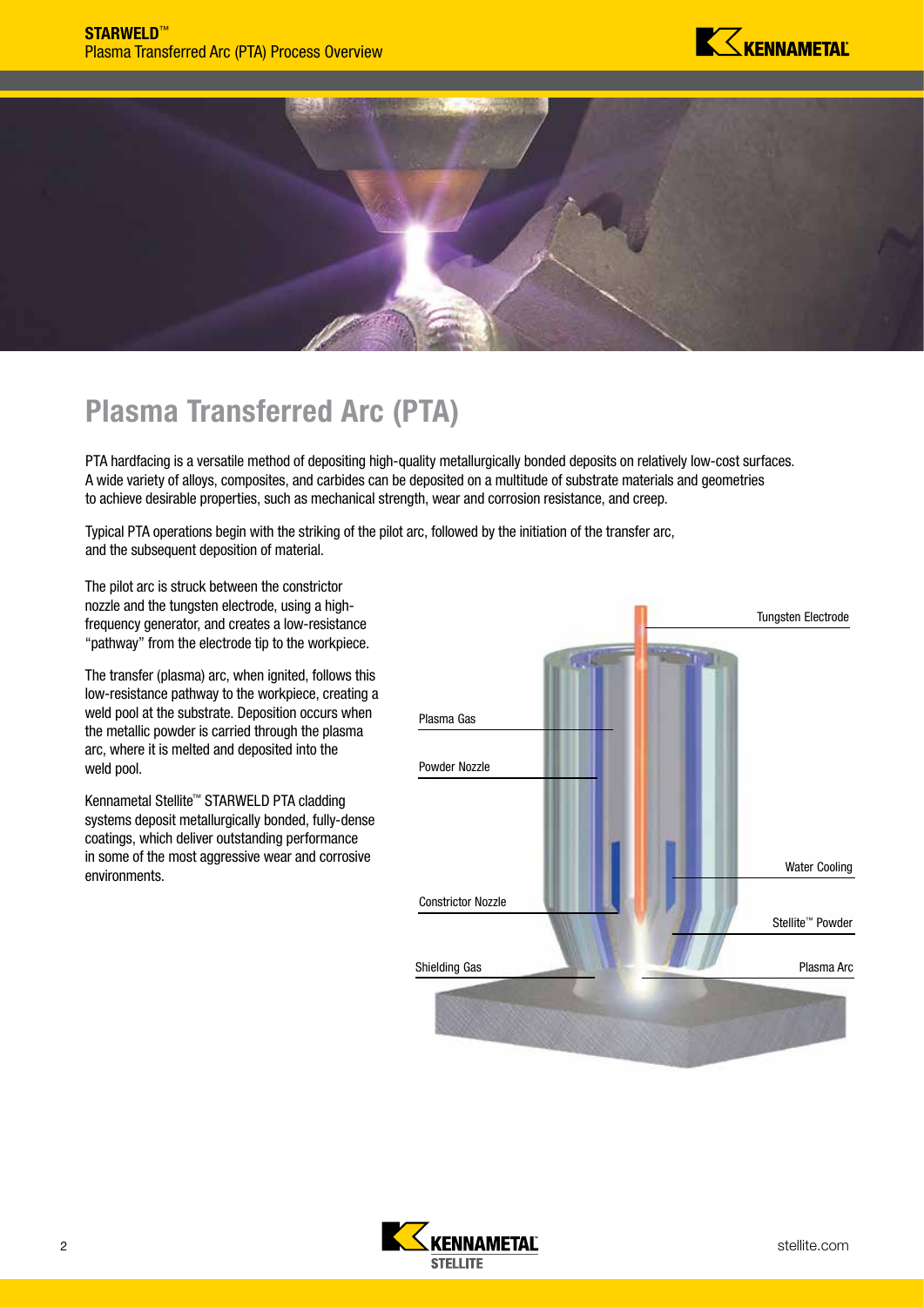# <span id="page-4-0"></span>Applications

For more than 100 years, Kennametal Stellite™ has worked with the leading companies in a variety of industrial segments, including aerospace, oil & gas, automotive, nuclear, and processing industries. This has allowed us to improve our offering through continuous alloy and applications technology development.



## Automotive & Diesel

As automotive engines continue to push the envelope in performance and efficiency, material selection and implementation are of utmost importance. Kennametal Stellite PTA systems remain at the forefront of engine valve performance and service life. Our equipment and materials are routinely used on the sealing surfaces of engine valves to boost fuel efficiency and engine life.

## Petrochemical/Chemical

The Kennametal Stellite portfolio can be found throughout the chemical processing industry where routine weld overlays of Stellite, NISTELLE™, Deloro™, and TRIBALOY™ materials are utilized to mitigate wear and corrosion. Specific PTA processes are developed to clad a variety of components, including nozzles, thermowells, valve trims, valve bodies, stop valves, and pump components, thereby increasing component life and reliability.





## Oil & Gas

Kennametal and Kennametal Stellite are involved in virtually all aspects of the upstream oil & gas industry. Our PTA systems are used to create high performance/low cost wear surfaces on a variety of components and parts, including: drill bits, pumps, chokes, valves, artificial lift equipment, piping and tubing, and stabilizers (to name a few). Our equipment's inherent automation and efficiency ensure operating costs are kept to a minimum.

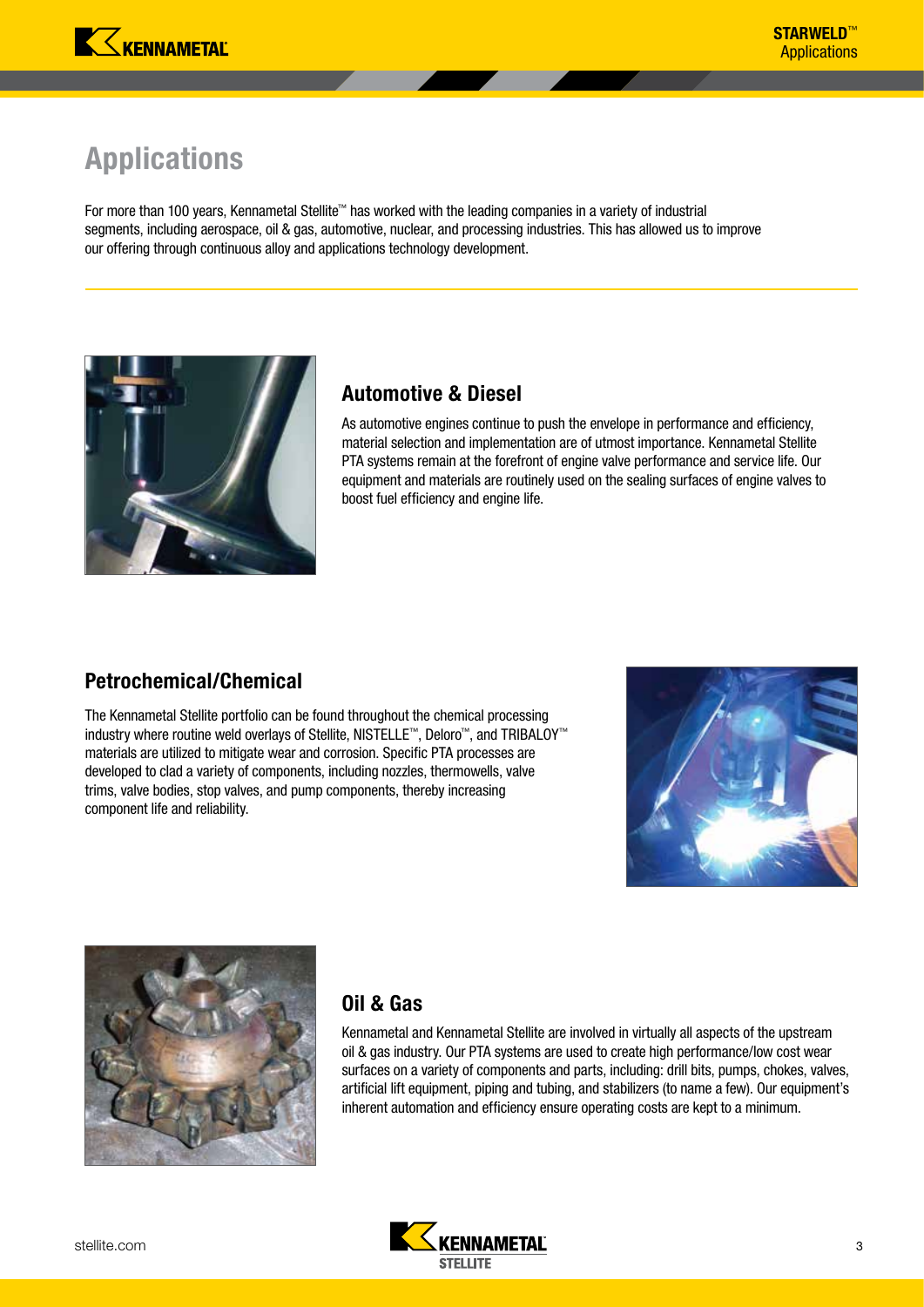# <span id="page-5-0"></span>STARWELD™ 400 PTA Systems

The STARWELD 400 welding system is the most versatile PTA system on the market today. This PTA system uses the latest technology to provide a highly consistent, reliable, easy-to-use, and cost-effective solution for cladding and coating operations.



*STARWELD 400 with 10' beam & post and tilt/turn positioner*

The 400 system can be successfully integrated with a wide range of part and torch manipulation equipment, including standard post and beams, robot positioners, or in some cases, existing PTA manipulation platforms.

The STARWELD 400 system delivers fully automatic weld sequences, such as:

- Circular step-over: Diameters can be hardfaced in a series of passes or beads. After each pass, the torch is moved over to a predetermined position when the next bead is started. The step-over distance, speed, and number of steps are programmable.
- Spiral welding: A method of hardfacing on a diameter where the rotational speed and torch movement is coordinated to achieve coverage in the form of a continuous spiral.
- Linear welding: One or more linear beads can be programmed to achieve straight line beads. The X and Y axis can also be coordinated to provide square or rectangular welding patterns.

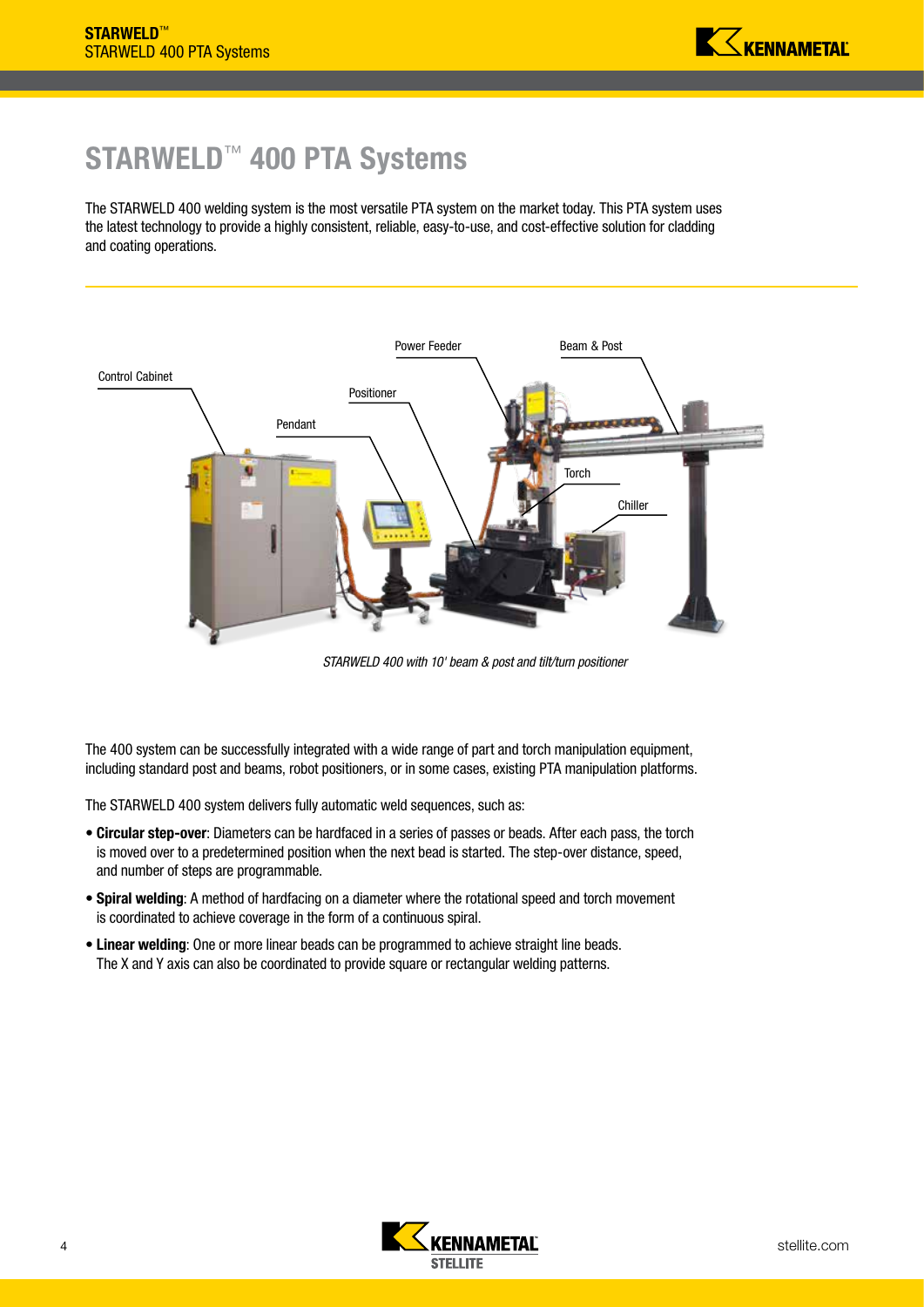## <span id="page-6-0"></span>STARWELD™ 400 • Manipulators and Positioners

The Kennametal STARWELD 400 can be supplied with a variety of torch manipulators and part positioning devices for semi-automatic welding. Our engineers will help you select from a wide range of options to ensure the optimal configuration for your workpiece and application is achieved.



*STARWELD 400 with skid-mounted positioner*

## Beam and Carriage Systems

For parts with long lengths, weld carriages are most appropriate. Kennametal engineers can integrate these carriages with lathe-type positioners or combine with tilting positioners for increased versatility.

#### Robotic Systems

For the ultimate in flexibility and automation, Kennametal Stellite™ engineers can assist in the integration of the STARWELD 400 PTA units with robotic cells. This will allow you to achieve complete control of the part positioning and weld processing directly through a robot controller.



*STARWELD 400 with robot positioner*

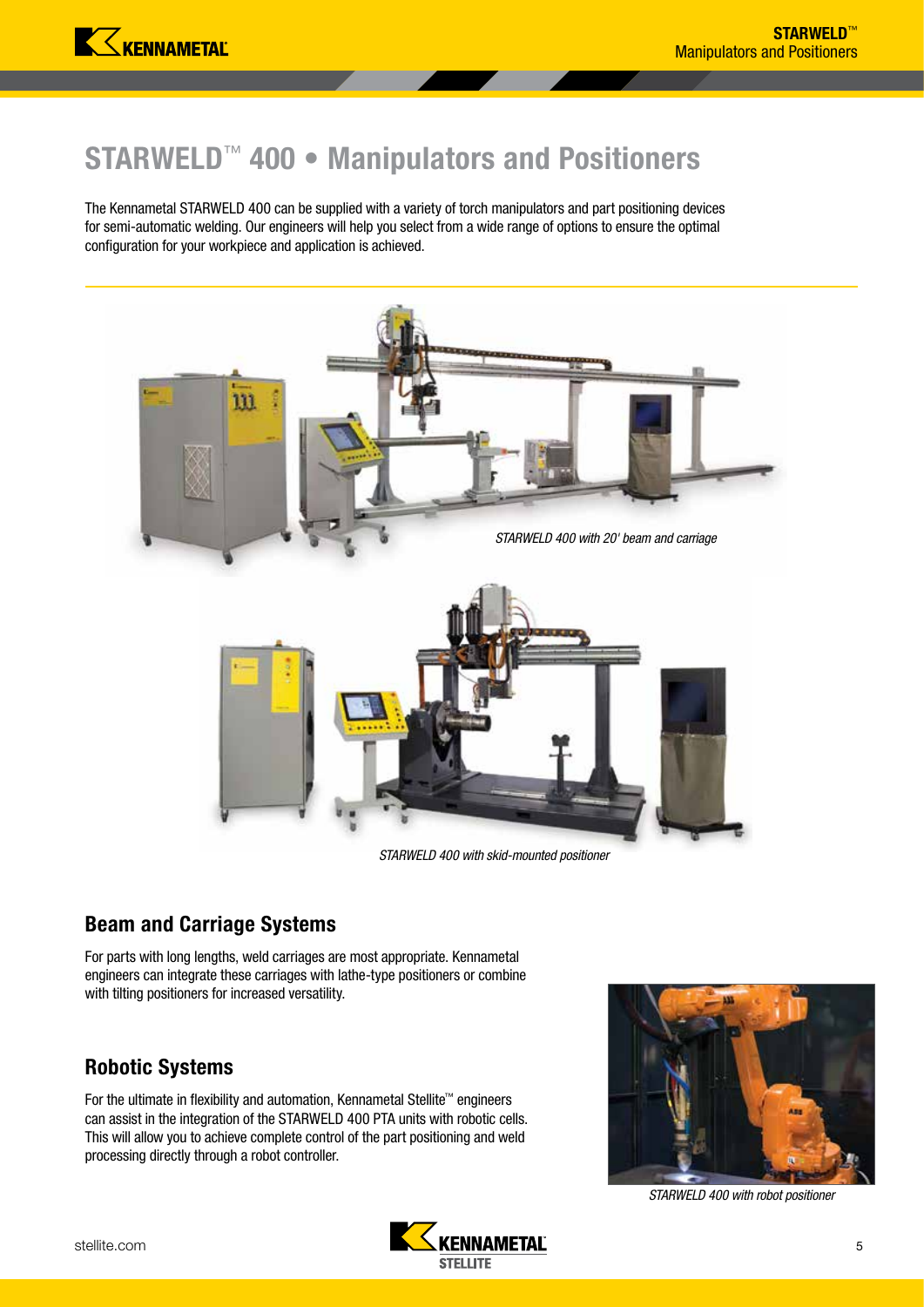## <span id="page-7-0"></span>STARWELD™ 400 • Torches

Kennametal Stellite ingenuity and passion for PTA performance is showcased in our portfolio of high-quality torches. Our portfolio of torches is designed with efficiency and flexibility in mind. This allows users to optimize tools for their specific application.



## Excalibur™ II & Excalibur Heavy Duty II

Excalibur II torch is the pinnacle of PTA welding performance and technology. Its innovative design allows high efficiency hardfacing operations with low maintenance and operating costs.

Excalibur II torch features include:

- High-efficiency nozzles with a choice of multi-powder ports. Powder efficiency measured at 99.5% recovery with a 1/8" (3.2mm) nozzle.
- Two powder ports.
- 12" electrodes in 1/8" and 3/16" diameters.
- Self-centering electrode.
- Fully sealed internal powder feed to eliminate losses and contamination.
- Replaceable torch parts.
- Fully machined construction to precise standards.
- Quick-change nozzles do not require securing screws.

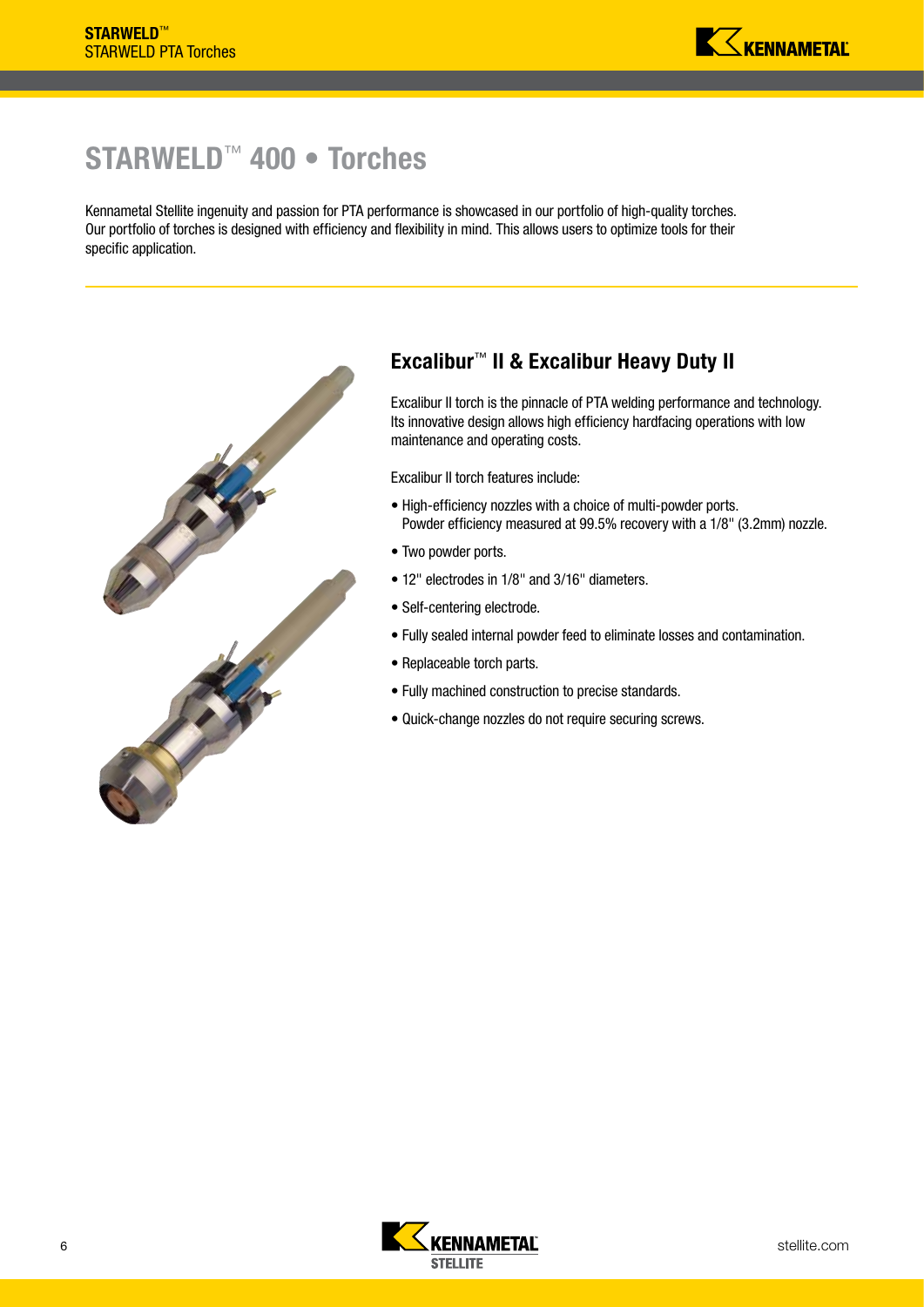*Kennametal maintains a wide portfolio of PTA torches for a variety of applications. Ask our engineers which one is right for you.*

#### Model 600

The Model 600 torch can be installed on almost any STARWELD PTA system. This general purpose, water-cooled, hardfacing torch is used for numerous applications. The Model 600 is only about 1.5" in diameter, making it easy to get into tight spots:

- Orifice diameter available in 3/32", 1/8", 5/32", and 3/16".
- Better arc control.
- Connection points that are color-coded to facilitate installation.
- Removable powder tubes.
- Self-centering electrode.
- Extended nozzle for hard-to-reach corner areas.



#### Model 200 ID

The Model 200 ID torch is a low profile PTA torch that will coat internal bore surfaces down to 3-1/2" diameters. Its nozzle is designed to provide efficient cooling for applications requiring preheat as high as 800° F.

- Available in 12", 24", and 36" lengths.
- Small profile (1-3/4" diameter x 2" high), allowing surfacing of internal bores as small as 3-1/2" in diameter.
- Designed for rapid heat dissipation, allowing for maximum nozzle life.
- Precise, reliable, and efficient (up to 95%) material delivery using a 4-port powder injection system.
- Complete encapsulation of the torch's gas and water service tubes.
- Deposition rates up to 4 lbs/hr at 150A continuous cycle.

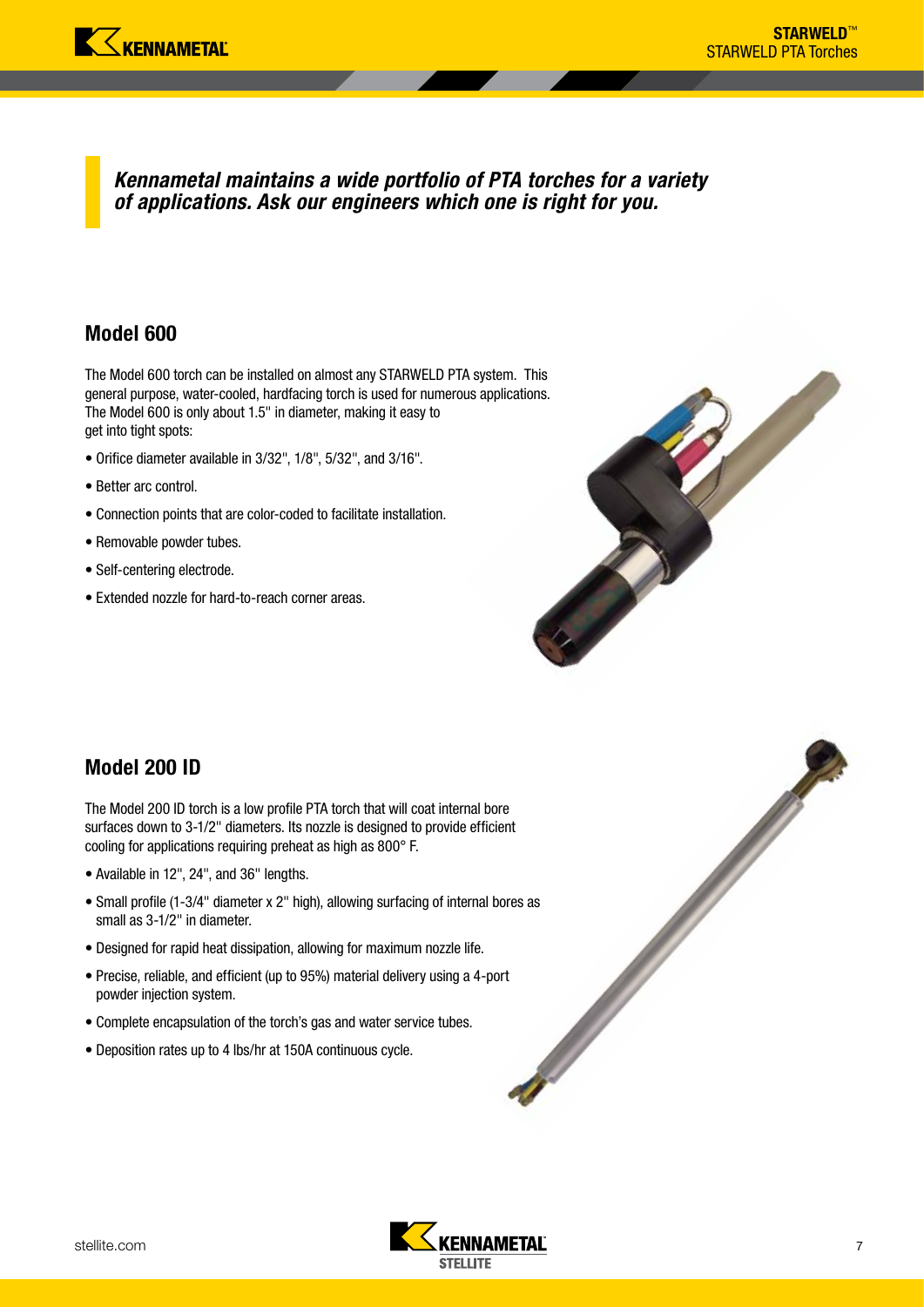

<span id="page-9-0"></span>

# MicroStar™ Handheld PTA Systems

Kennametal Stellite™ MicroStar tools are a self contained, hand-held PTA welding system. MicroStar tools are ideal for a wide range of unique hardfacing applications.

These systems are designed to meet the various repairing and hardfacing demands for a multitude of applications. Each MicroStar unit is engineered as a portable and robust system with hand-held deposition capability.



## MicroStar HPH™ Handheld Torches

The HPH 80 and HPH 150 torches are designed to be used with the STARWELD Microstar self contained, hand-held PTA welding system. Each are designed to be operated at different amperages, depending on your application.

|                         | <b>HPH 80</b>   | <b>HPH 150</b> |  |  |
|-------------------------|-----------------|----------------|--|--|
| <b>Current Capacity</b> | 80A             | 120A           |  |  |
| <b>Pilot Current</b>    | <b>Max 15A</b>  | <b>Max 20A</b> |  |  |
| <b>Max Deposition</b>   | 3 lbs/hr        | 4 lbs/hr       |  |  |
| <b>Weight</b>           | 5 <sub>0z</sub> | 1lb            |  |  |



*HPH 80 Torch* 



*HPH 150 Torch* 

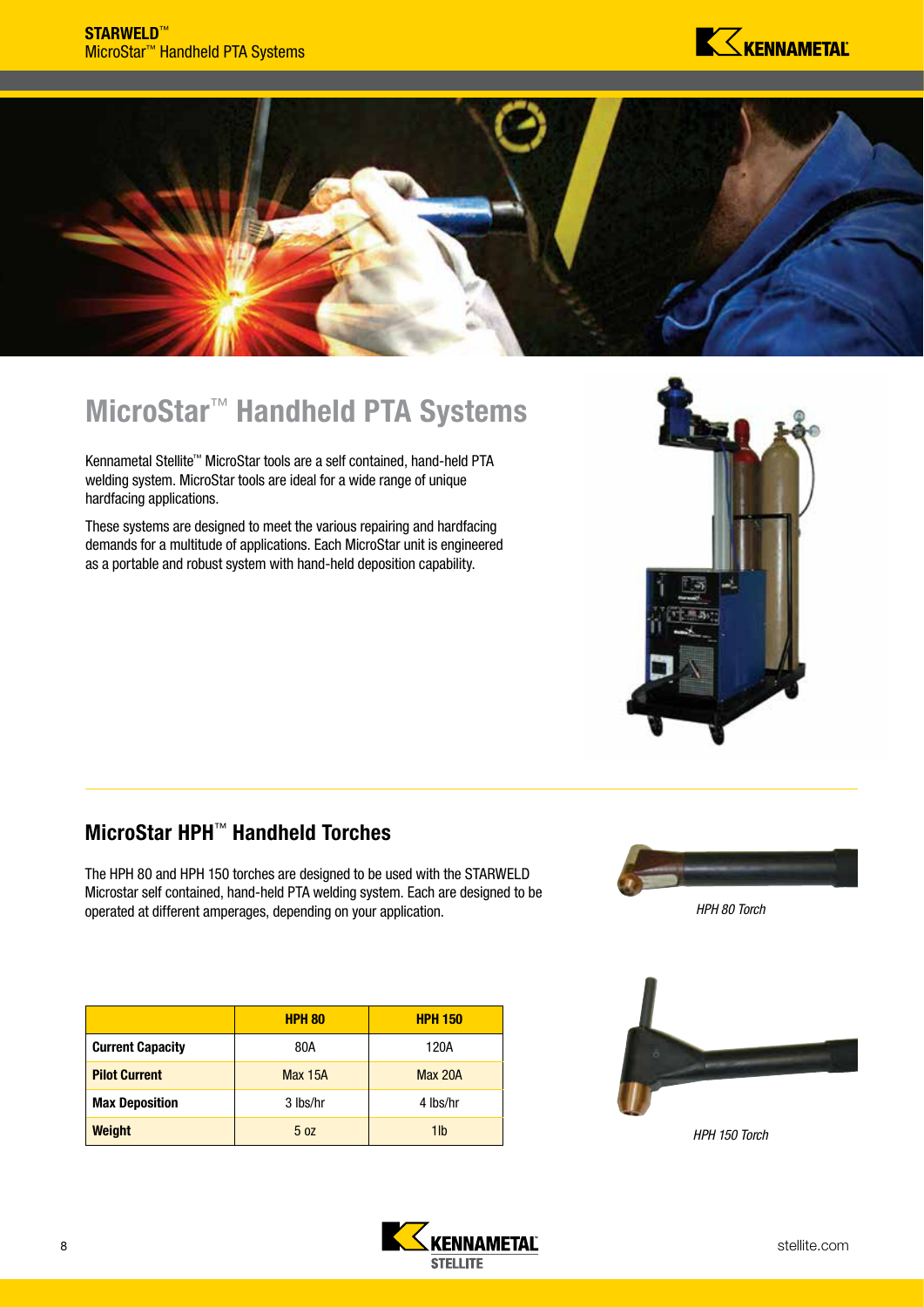## <span id="page-10-0"></span>ValveStar™ PTA Systems

The Kennametal ValveStar PTA setup is designed for the automatic PTA hardfacing of automotive engine valves. The valves are introduced into the welding area via a gravity chute. The valves are separated, aligned, and placed onto the rotary table by the handling system. The torch movement is manually adjusted in three axis and is pneumatically raised and lowered to facilitate loading of the valve on the rotary table. The valves are clamped pneumatically onto the water cooled rotary table. After welding, the valves are fed into a collection area.



### ValveStar PTA Setup

- 1 set PTA power source STARWELD PTA control box.
- 1 set powder feeding system PR-S 5.
- 1 set PTA torch Model 600.
- 1 set refrigerating unit LT 05.3-2 for cooling the PTA torch and rotary table.
- 1 set valve handling system.
- Complete welding cycle control.
- Electrical and pneumatic cables and hoses.



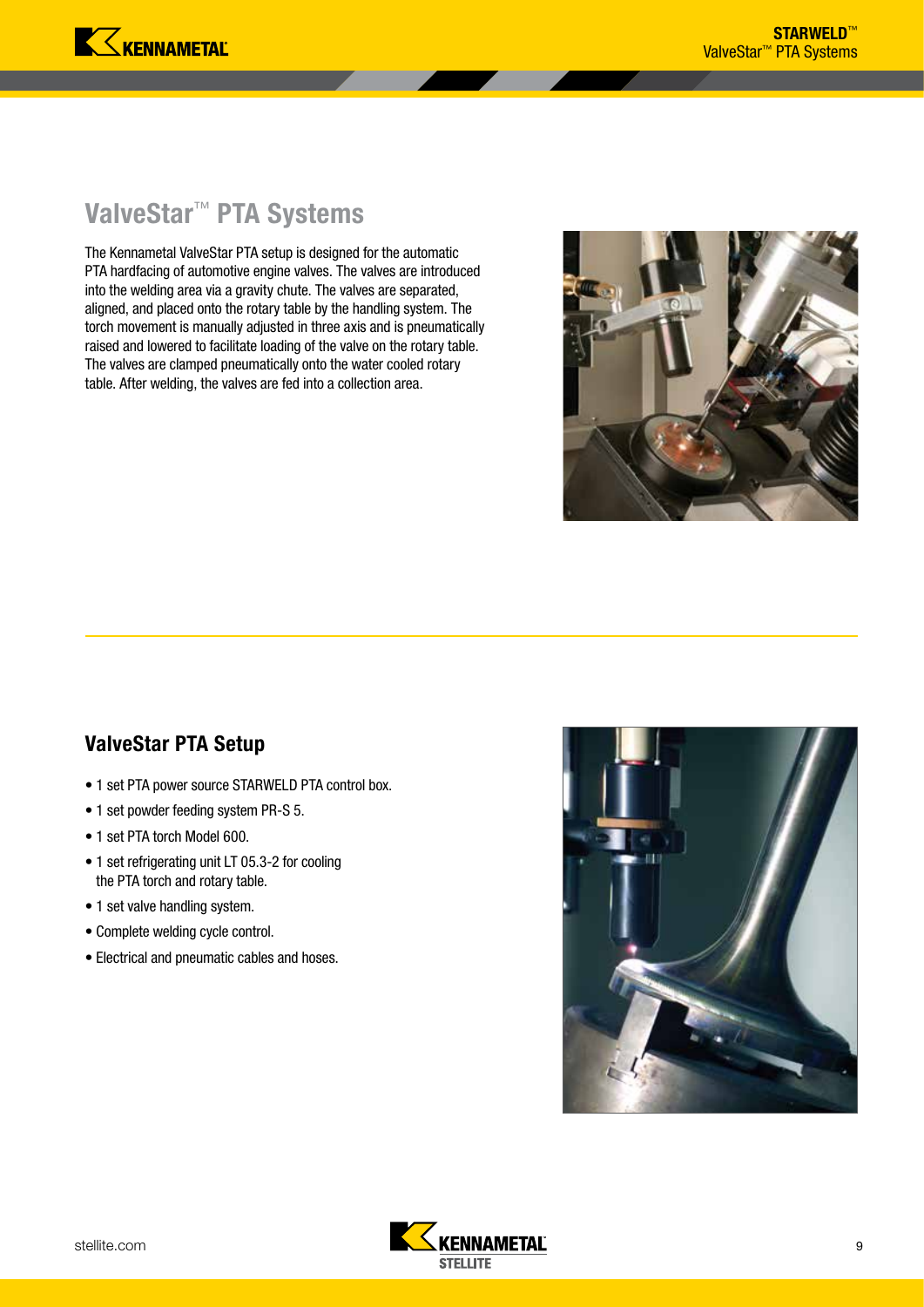

<span id="page-11-0"></span>

## Stellite<sup>™</sup> PTA Powders

With over 100 years of proven performance, Kennametal Stellite is known as the worldwide material solution for wear, heat, and corrosion applications. Through decades of engineering and optimization, Kennametal Stellite is proud to offer one of the most comprehensive portfolios of PTA powders on the market. Kennametal Stellite powders are produced under stringent quality standards at one of our ISO 9000/9001 certified facilities using the state-of-the-art in manufacturing technologies.

#### Selection Table

|                                | <b>ALLOY</b>        | <b>MECHANICAL WEAR</b> | <b>CORROSION</b> | <b>HIGH-OPERATING</b><br><b>TEMPERATURE</b> |
|--------------------------------|---------------------|------------------------|------------------|---------------------------------------------|
| <b>RESISTANCE</b>              | <b>Stellite</b>     | <b>.</b>               | a na m           | ----                                        |
| Low                            | Deloro <sup>™</sup> | a di Ba                | <b>The Co</b>    | <b>The Co</b>                               |
| an Ta<br>Satisfactory          | <b>TRIBALOY™</b>    | <b>.</b>               | a a s            | .                                           |
| <b>The Common</b><br>Very Good | <b>NISTELLE™</b>    |                        | <u>r a se</u>    | <u>ra masa</u>                              |
| <b>The Common</b><br>Excellent | Stelcar™            | .                      | a pr             | <b>TIL</b>                                  |

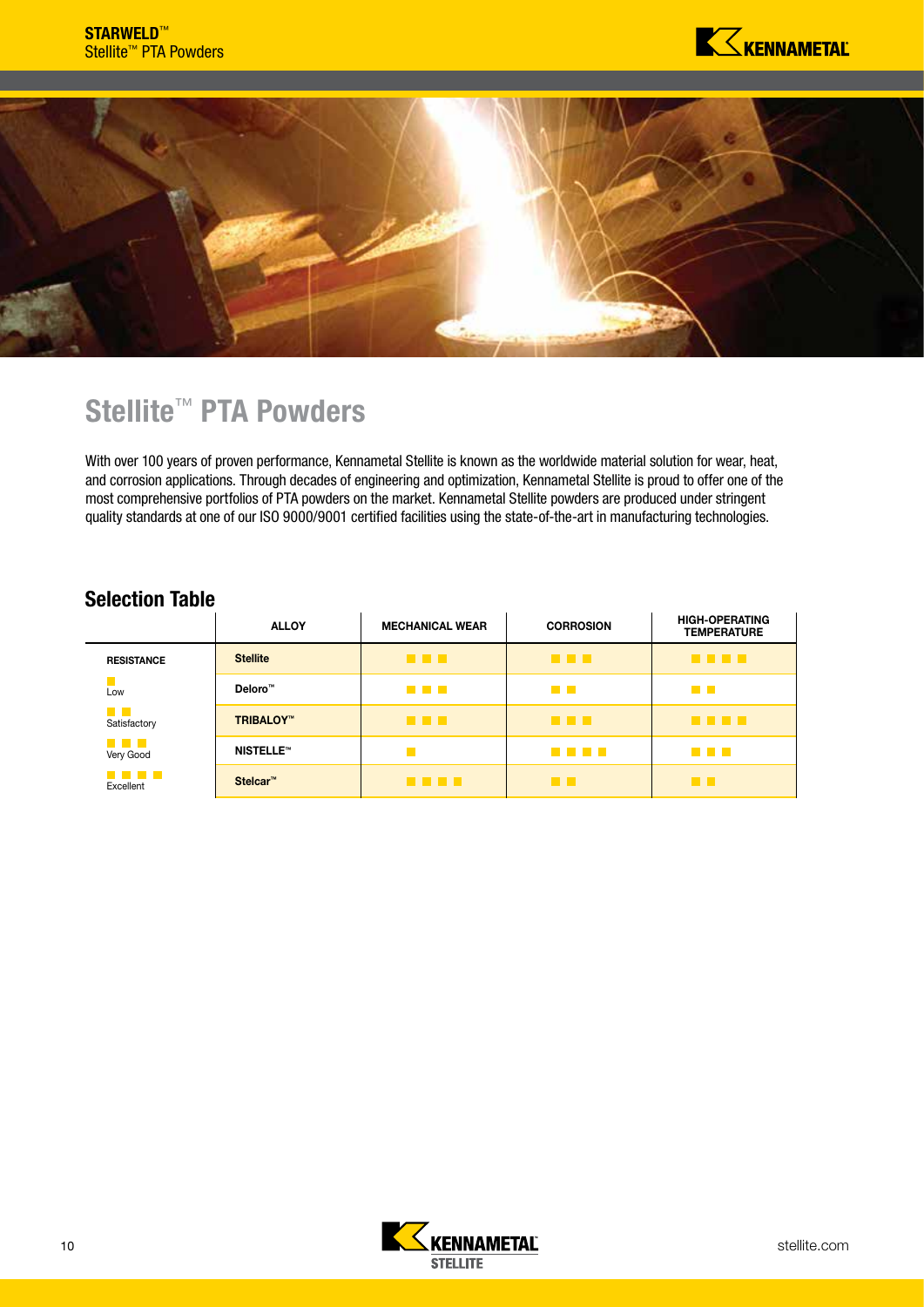## <span id="page-12-0"></span>Stellite™ PTA Powders

Cobalt-based Stellite alloys are the most well-known and successful alloys in the world, with the best all-around properties. They combine excellent mechanical wear resistance, especially at high temperatures, with very good corrosion resistance. Stellite alloys are mostly cobalt based with additions of Cr, C, W, and/or Mo. They are resistant to cavitation, corrosion, erosion, abrasion, and galling. The lower carbon alloys are generally recommended for cavitation, sliding wear, or moderate galling.

|                    |      |      | <b>NOMINAL ANALYSIS OF POWDER1</b> |                |           | <b>Hardness</b> |                |        |               |                   |                    |
|--------------------|------|------|------------------------------------|----------------|-----------|-----------------|----------------|--------|---------------|-------------------|--------------------|
| <b>ALLOY</b>       | Co   | cr   | W                                  | $\mathbf{C}$   | <b>Ni</b> | Mo              | Fe             | Si     | <b>Others</b> | <b>UNS</b>        | (HRC) <sup>2</sup> |
| Stellite alloy 4   | Bal. | 30   | 13.5                               | 0.7            | < 2.5     | < 1.0           | < 2.5          | < 1.0  | < 1.0         | R30404            | $40 - 50$          |
| Stellite alloy 6   | Bal. | 28.5 | 4.6                                | 1.2            | < 2.0     | < 1.0           | < 2.0          | 2.0    | < 1.0         | R30106            | $40 - 46$          |
| Stellite alloy 6LC | Bal. | 29   | 4.5                                | 1.1            | < 2.0     | < 1.0           | < 2.0          | < 2.0  | < 1.0         |                   | $38 - 44$          |
| Stellite alloy 6HC | Bal. | 28.5 | 4.6                                | 1.35           | < 2.0     | < 1.0           | < 2.0          | < 2.0  | < 1.0         | -                 | $43 - 53$          |
| Stellite alloy 156 | Bal. | 28   | 4                                  | 1.7            | < 2.0     | < 1.0           | < 0.5          | < 2.0  | $<1.0$        |                   | $46 - 54$          |
| Stellite alloy 12  | Bal. | 30   | 8.5                                | 1.45           | < 2.0     | < 1.0           | < 2.0          | < 2.0  | < 1.0         | R30012            | $43 - 53$          |
| Stellite alloy 20  | Bal. | 32.5 | 17.5                               | 2.55           | < 2.0     | $<1.0$          | < 2.0          | < 1.0  | $<1.0$        |                   | $52 - 62$          |
| Stellite alloy 21  | Bal. | 27.5 | $\qquad \qquad -$                  | 0.25           | 2.6       | 5.4             | < 2.0          | < 2.0  | < 1.0         | R30021            | $27 - 40$ *        |
| Stellite alloy 22  | Bal. | 28   | $\qquad \qquad -$                  | 0.3            | 1.5       | 12              | < 3.0          | < 2.0  | < 0.5         |                   | 41-49 $*$          |
| Stellite alloy 25  | Bal. | 20   | 15                                 | 0.1            | 10        | < 1.0           | $\overline{2}$ | < 1.0  | 1.9%Mn        | $\qquad \qquad -$ | $20 - 45$ *        |
| Stellite alloy 31  | Bal. | 26   | 7.5                                | 0.5            | 10.5      | < 1.0           | < 2.0          | < 1.0  | < 0.5         | R30031            | 20-35*             |
| Stellite alloy F3  | Bal. | 26   | 12.5                               | 1.8            | 22        | < 1.0           | < 2.0          | 1.1    | < 0.5         | R30002            | $40 - 45$          |
| Stellite alloy 190 | Bal. | 26   | 14                                 | 3.4            | < 2.0     | < 1.0           | < 2.0          | < 1.0  | < 1.0         | R30014            | $55 - 60$          |
| Stellite alloy 250 | Bal. | 28   | < 1.0                              | 0.1            | < 1.0     | <1.0            | 20             | $<1.5$ | < 1.0         |                   | $20 - 28$          |
| Stellite alloy 694 | Bal. | 28.5 | 19.5                               | 0.9            | 5         | —               | < 3.0          | < 1.0  | 1%V           |                   | $46 - 52$          |
| Stellite alloy 706 | Bal. | 29   | $\qquad \qquad -$                  | 1.25           | < 2.0     | 4.5             | < 2.0          | < 1.0  | < 1.0         | -                 | $39 - 44$          |
| Stellite alloy 712 | Bal. | 29   | —                                  | $\overline{2}$ | < 2.0     | 8.5             | < 2.0          | < 1.0  | < 1.0         |                   | $46 - 53$          |

*NOTE: 1 -Nominal analysis is a guideline only for standard product. Does not include all incidental elements and may differ depending on the exact specifications/standard used when ordering. 2*

*-Undiluted weld metal.*

*\*Depending on the degree of work hardening.*

# TRIBALOY™ PTA Powders

TRIBALOY alloys, with either a nickel or cobalt base, were developed for applications in which extreme wear is present in hightemperature, highly corrosive environments. Their high molybdenum content accounts for the excellent self-lubricating properties of TRIBALOY alloys and makes them very suitable for use in adhesive (metal-to-metal) wear situations. TRIBALOY alloys can be used up to 1000° C (1832° F).

|                             |      |     | <b>NOMINAL ANALYSIS OF POWDER1</b> |        |       | <b>Hardness</b> |       |     |               |            |                    |
|-----------------------------|------|-----|------------------------------------|--------|-------|-----------------|-------|-----|---------------|------------|--------------------|
| <b>ALLOY</b>                | Co   | cr  | w                                  | C      | Ni    | Mo              | Fe    | Si  | <b>Others</b> | <b>UNS</b> | (HRC) <sup>2</sup> |
| TRIBALOY alloy T-400        | Bal. | 8.5 | –                                  | < 0.08 | < 1.5 | 29              | <1.5  | 2.8 | < 1.0         | R30400     | $51 - 57$          |
| TRIBALOY alloy T-400C       | Bal. | 14  | –                                  | < 0.08 | < 1.5 | 27              | < 1.5 | 2.6 | < 1.0         |            | $51 - 57$          |
| TRIBALOY alloy T-401        | Bal. | 17  |                                    | 0.2    | < 1.5 | 22              | < 1.5 | 1.3 | < 1.0         |            | $45 - 50$          |
| <b>TRIBALOY alloy T-800</b> | Bal. | 17  | –                                  | < 0.08 | < 1.5 | 29              | < 1.5 | 3.7 | < 1.0         |            | $53 - 61$          |
| TRIBALOY alloy T-900        | Bal. | 18  |                                    | < 0.08 | 16    | 23              | < 1.5 | 2.8 | < 1.0         |            | $48 - 55$          |

*NOTE: 1 -Nominal analysis is a guideline only for standard product. Does not include all incidental elements and may differ depending on the exact specifications/standard used when ordering.* 

*2 -Undiluted weld metal.*

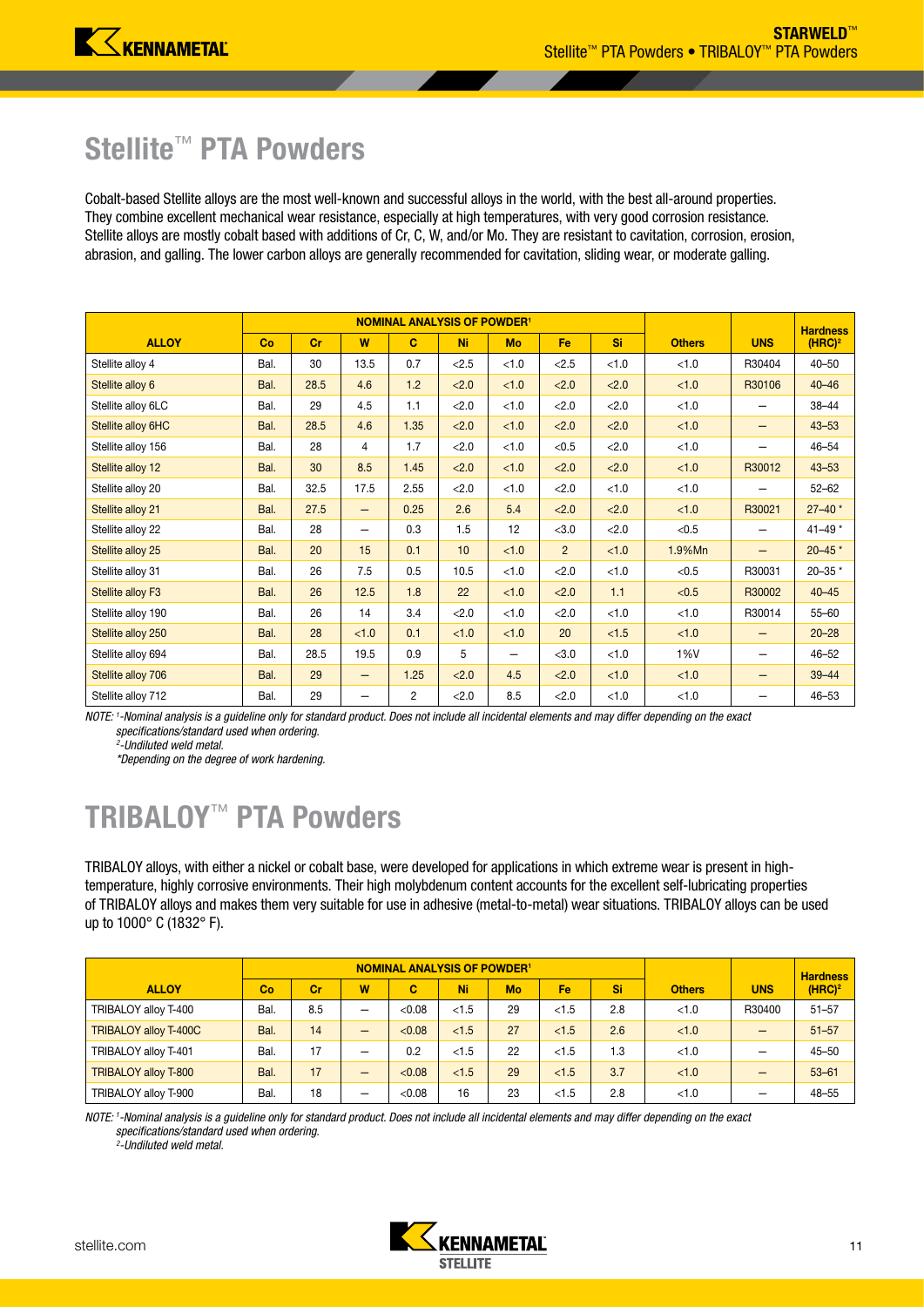## <span id="page-13-0"></span>Deloro<sup>™</sup> PTA Powders

The Deloro alloys are typically nickel based and cover a very wide range of hardness from soft, tough, built-up alloys that are easily machined or hand finished to exceptionally hard, wear-resistant alloys. The lower hardness Deloro alloys are typically used for glass forming molds. The higher hardness Deloro alloys are used in severe wear applications, such as rebuilding the flights of feeder screws, and they can be blended with carbides for an even harder deposit. They maintain their properties up to temperatures of about 600° F (315° C) and also offer great oxidation resistance.

|                 |    |     | <b>NOMINAL ANALYSIS OF POWDER1</b> |        |      | <b>Hardness</b>          |                 |                |               |                          |                    |
|-----------------|----|-----|------------------------------------|--------|------|--------------------------|-----------------|----------------|---------------|--------------------------|--------------------|
| <b>ALLOY</b>    | Co | Cr  | W                                  | C      | Ni   | Mo                       | Fe              | Si             | <b>Others</b> | <b>UNS</b>               | (HRC) <sup>2</sup> |
| Deloro alloy 22 |    |     | —                                  | < 0.05 | Bal. | $\overline{\phantom{0}}$ | < 1.0           | 2.5            | 1.4%B         |                          | $20 - 22$          |
| Deloro alloy 30 | –  | 9   | —                                  | 0.2    | Bal. | -                        | 2.3             | 3.2            | 1.2%B         | $\qquad \qquad$          | $27 - 31$          |
| Deloro alloy 38 | —  | -   | —                                  | 0.05   | Bal. |                          | 0.5             | 3              | 2.1%B         | $\overline{\phantom{0}}$ | $35 - 39$          |
| Deloro alloy 40 | -  | 7.5 | —                                  | 0.3    | Bal. | —                        | 2.5             | 3.5            | 1.7%B         | N99644                   | $38 - 42$          |
| Deloro alloy 45 |    | 9   | —                                  | 0.35   | Bal. | $\overline{\phantom{0}}$ | 2.5             | 3.7            | 1.9%B         |                          | $44 - 47$          |
| Deloro alloy 46 |    |     |                                    | 0.05   | Bal. | -                        | $\qquad \qquad$ | 3.7            | 1.9%B         | -                        | $32 - 40$          |
| Deloro alloy 50 | –  | 11  | —                                  | 0.45   | Bal. | —                        | 3.3             | 3.9            | 2.3%B         | N99645                   | $48 - 52$          |
| Deloro alloy 55 |    | 12  | —                                  | 0.6    | Bal. | -                        | $\overline{4}$  | $\overline{4}$ | 2.7%B         | $\qquad \qquad$          | $52 - 57$          |
| Deloro alloy 60 |    | 15  | –                                  | 0.7    | Bal. | –                        | $\overline{4}$  | 4.4            | 3.1%B         | N99646                   | $57 - 62$          |

*NOTE: 1 -Nominal analysis is a guideline only for standard product. Does not include all incidental elements and may differ depending on the exact specifications/standard used when ordering. 2 -Undiluted weld metal.*

# NISTELLE™ PTA Powders

NISTELLE alloys are designed for corrosion resistance rather than wear resistance, particularly in aggressive chemical environments where their high chromium and molybdenum contents provide excellent pitting resistance. As a class, they are also generally resistant to high-temperature oxidation and hot gas corrosion. Care should be taken to select the correct alloy for any given corrosive environment.

|                           |                          |      | <b>NOMINAL ANALYSIS OF POWDER1</b> |       |           | <b>Hardness</b>          |                 |       |               |                   |                          |
|---------------------------|--------------------------|------|------------------------------------|-------|-----------|--------------------------|-----------------|-------|---------------|-------------------|--------------------------|
| <b>ALLOY</b>              | Co                       | Cr   | W                                  | C.    | <b>Ni</b> | <b>Mo</b>                | Fe              | Si    | <b>Others</b> | <b>UNS</b>        | (HRC) <sup>2</sup>       |
| NISTELLE alloy "Super C"  | –                        | 23   | —                                  | 0.1   | Bal.      | 18                       | < 1.0           | < 1.0 |               |                   | $15 - 25$ *              |
| NISTELLE alloy C          | –                        | 17   | 4.5                                | 0.1   | Bal.      | 17                       | 6               | < 1.0 | 0.3%V         | $\qquad \qquad -$ | $17 - 27$ *              |
| NISTELLE alloy C4C        | $\overline{\phantom{0}}$ | 16   | —                                  | —     | Bal.      | 16                       | < 1.0           | < 1.0 | —             | N06455            | $\overline{\phantom{0}}$ |
| <b>NISTELLE alloy C22</b> | < 2.0                    | 21.5 | 3                                  |       | Bal.      | 13.5                     | $\overline{4}$  |       | 0.15%V        |                   |                          |
| NISTELLE alloy C276       | —                        | 15.5 | 3.7                                |       | Bal.      | 16                       | 5.5             | < 1.0 | 0.15%V        |                   |                          |
| <b>NISTELLE alloy X</b>   | 1.5                      | 22   | < 1.0                              | 0.15  | Bal.      | 9.1                      | 18.5            | < 1.0 | $< 1.0\%$     | N06002            |                          |
| NISTELLE alloy 305        | –                        | 42   | —                                  |       | Bal.      |                          |                 | 0.5   | $< 1.0\%$     |                   |                          |
| NISTELLE alloy 2315       | -                        | 20   |                                    |       | Bal.      | –                        | $\qquad \qquad$ | < 1.0 | $< 1.0\%$     |                   |                          |
| NISTELLE alloy 600        | —                        | 15.5 | —                                  | —     | Bal.      | $\overline{\phantom{0}}$ | 8               | < 0.5 | $< 1.0\%$     | N06600            |                          |
| NISTELLE alloy 625        | $\qquad \qquad$          | 21.5 | -                                  | < 1.0 | Bal.      | 9                        | < 1.0           | < 0.5 | 3.5% Nb       | N06625            |                          |
| NISTELLE alloy 718        | < 2.0                    | 21.5 | 3                                  |       | Bal.      | 13.5                     | $\overline{4}$  | —     | 0.15%V        | N07718            |                          |

*NOTE: 1 -Nominal analysis is a guideline only for standard product. Does not include all incidental elements and may differ depending on the exact specifications/standard used when ordering. 2*

*-Undiluted weld metal.*

*\*Depending on the degree of work hardening.*

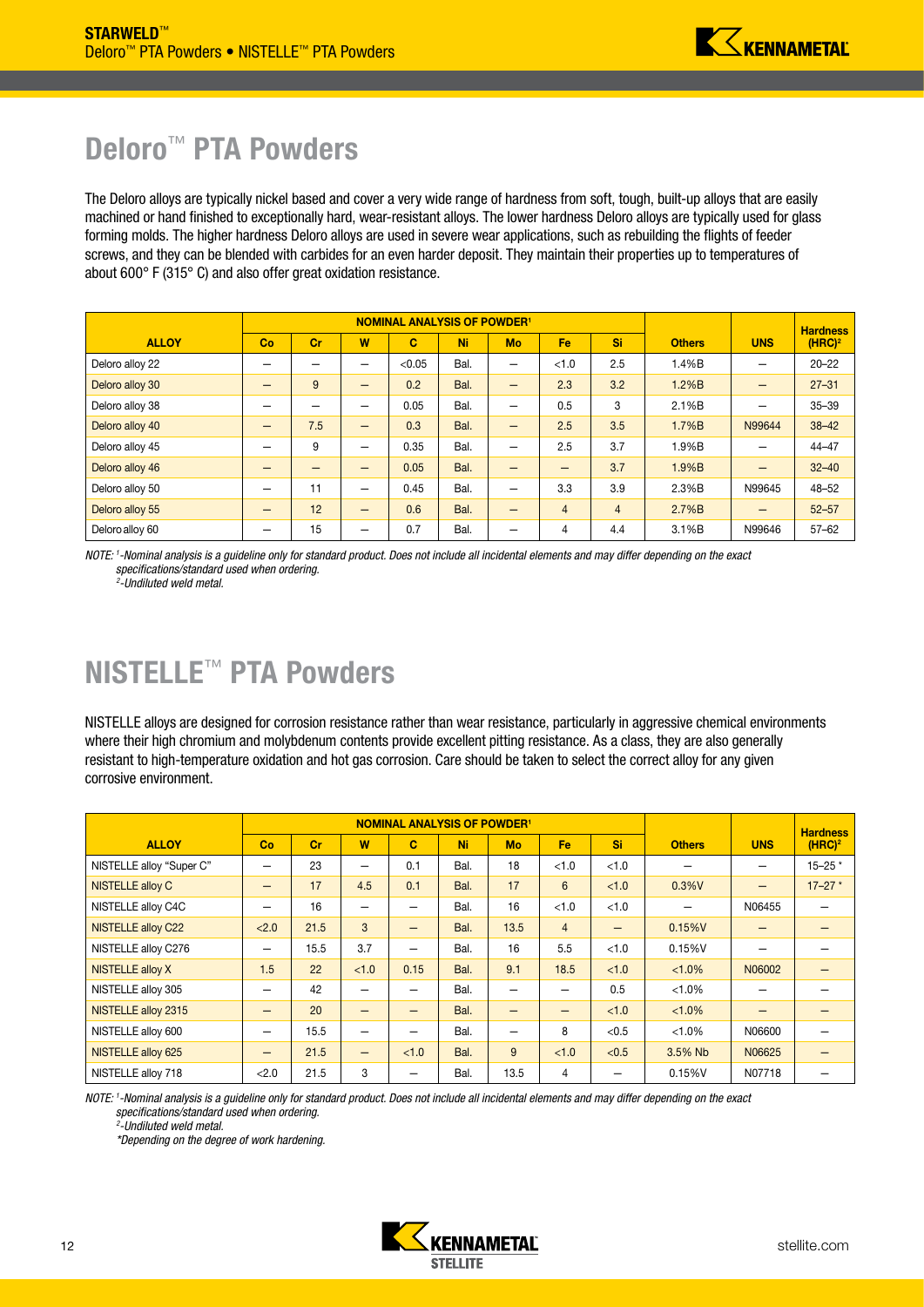## <span id="page-14-0"></span>Delcrome<sup>™</sup> PTA Powders

The Delcrome family are iron-based alloys developed to resist abrasive wear at lower temperatures, typically up to 392° F (200° C). When compared with our cobalt- and nickel-based alloys, their corrosion resistance is also comparatively low.

|                               |       |       | <b>NOMINAL ANALYSIS OF POWDER1</b> |        |       | <b>Hardness</b> |      |       |               |            |                                 |
|-------------------------------|-------|-------|------------------------------------|--------|-------|-----------------|------|-------|---------------|------------|---------------------------------|
| <b>ALLOY</b>                  | Co    | Cr    | W                                  | C      | Ni    | Mo              | Fe   | Si    | <b>Others</b> | <b>UNS</b> | (HRC) <sup>2</sup>              |
| Delcrome 90                   |       | 27    |                                    | 2.9    |       | –               | Bal. | < 1.0 | 0.5%Mn        | –          | Depends<br>on heat<br>treatment |
| Delcrome 92                   | < 0.5 | < 1.0 | $\overline{\phantom{0}}$           | 3.8    | < 1.0 | 10              | Bal. | < 1.0 | $<$ 1%Mn      | –          | $55 - 63$                       |
| Delcrome 253                  | < 0.5 | 28    | –                                  | 1.9    | 16.5  | 4.5             | Bal. | 1.3   | 0.8%Mn        |            |                                 |
| Delcrome 316                  | < 0.5 | 17    |                                    | 0.05   | 11    | 2.6             | Bal. | 2.5   | $0.4\%$ Mn    | –          | $<$ 180 DPH                     |
| Delcrome 316L<br>Delcrome 317 | < 0.5 | 18    |                                    | < 0.03 | 13    | 2.6             | Bal. | 1.8   | 0.7%Mn        | –          | $<$ 180 DPH                     |
| Delcrome 6272                 | < 0.5 | 25    | –                                  | 2.5    | 14    | $\overline{7}$  | Bal. | 1.8   | $< 1.0\%$     |            |                                 |

*NOTE: 1 -Nominal analysis is a guideline only for standard product. Does not include all incidental elements and may differ depending on the exact specifications/standard used when ordering.* 

*2 -Undiluted weld metal.*

# Additional Alloys

The Stellite™ family extends to a variety solutions across our other brands, including: Stelcar™, Ultimet™, Extrudalloy™, and Tristelle™. Each of these brands is engineered to combat unique wear and corrosion applications with tailored chemistries and mechanical properties.

In addition to the Kennametal comprehensive product portfolio, technical support and excellent customer service, engineers are available to assist in designing a comprehensive solution to your exact standards. With a variety of manufacturing methods and years of experience, Kennametal Stellite can tailor particle composition and size distribution to generate a one-of-a-kind solution for you.

*Kennametal, the stylized K, Delcrome, Deloro, Excalibur, Extrudalloy, MicroStar, MicroStar HPH, NISTELLE, STARWELD, Stelcar, Stellite, TRIBALOY, Tristelle, and ValveStar are trademarks of Kennametal Inc., and are used as such herein.*

*Ultimet is a trademark of Haynes International, Inc. Corporation.*

©*Copyright 2019 by Kennametal Inc., Latrobe, PA All rights reserved.*